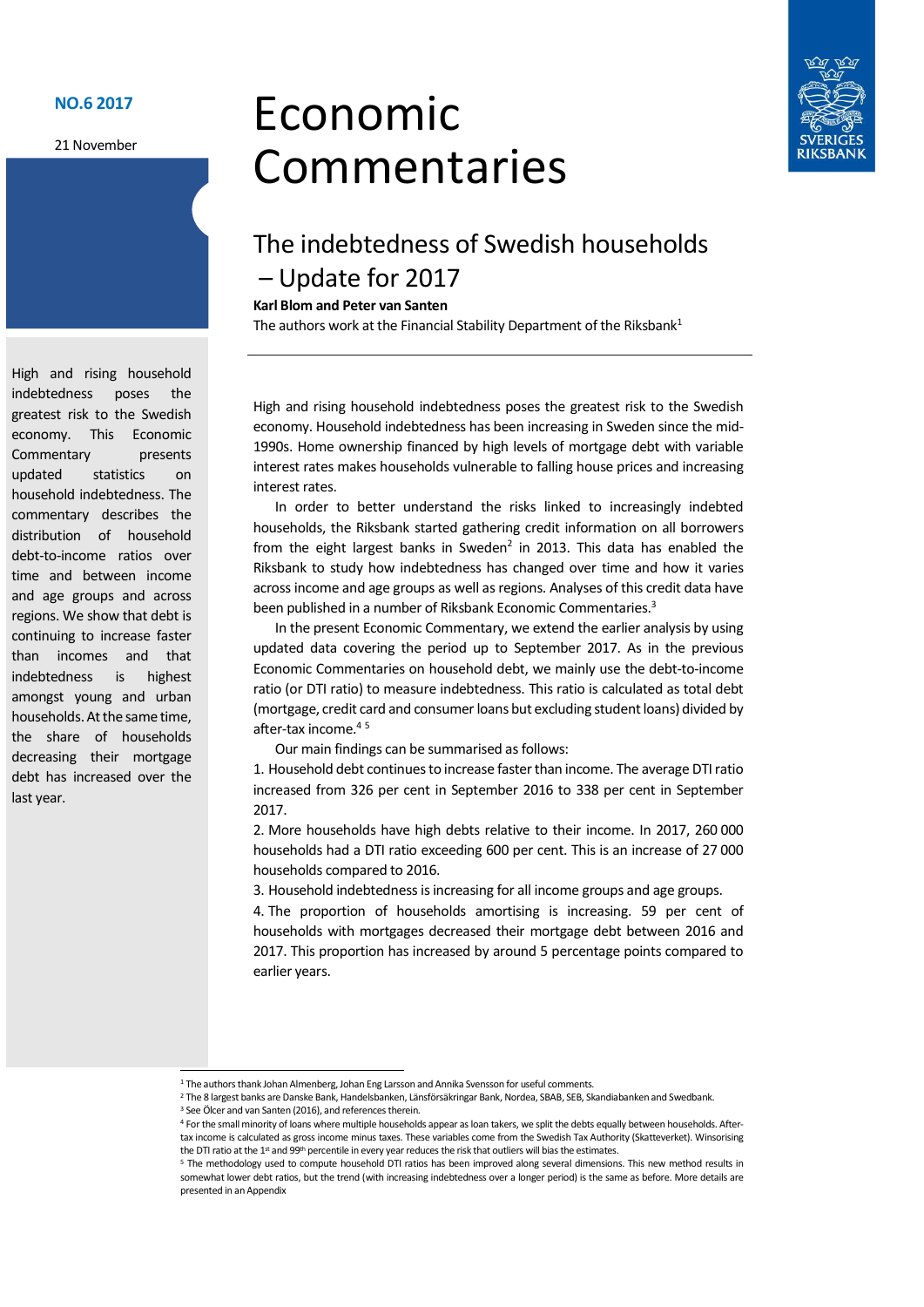#### Household indebtedness is increasing

Debt-to-income ratios for Swedish households have been increasing in recent years. Figure 1 shows household debt-to-income ratios per year, measured by the median (columns) and average (diamonds). Figure 1 shows that the median debt ratio increased from 225 per cent to 276 per cent between 2010 and 2017, an increase of 51 percentage points. The trend is the same when the debt ratio is measured using an average. The average debt ratio has increased from 291 per cent to 338 per cent over the same period. Between 2016 and 2017, the average debt-to-income ratio increased by 12 percentage points. The increases in DTI ratios in 2017 are stronger compared to earlier years, regardless of whether the median or mean is used.

Figure 2 shows a similar trend, as median total debt for households with mortgages increased from SEK 720 000 to just above SEK 1 million between 2010 and 2017, an increase of around SEK 330 000. Average debt for households with mortgages increased to more than SEK 1.4 million in 2017. This is an increase of SEK 420 000 or 41 per cent. The number of households with mortgages has also increased, from 1 760 000 million households in 2010 to 2 050 000 million households in 2017.



Figure 1. Debt-to-income ratios for households with mortgages over time Per cent

Note. Data is from September of each year. The columns represent the medians, while the diamonds denote the averages. Source: The Riksbank.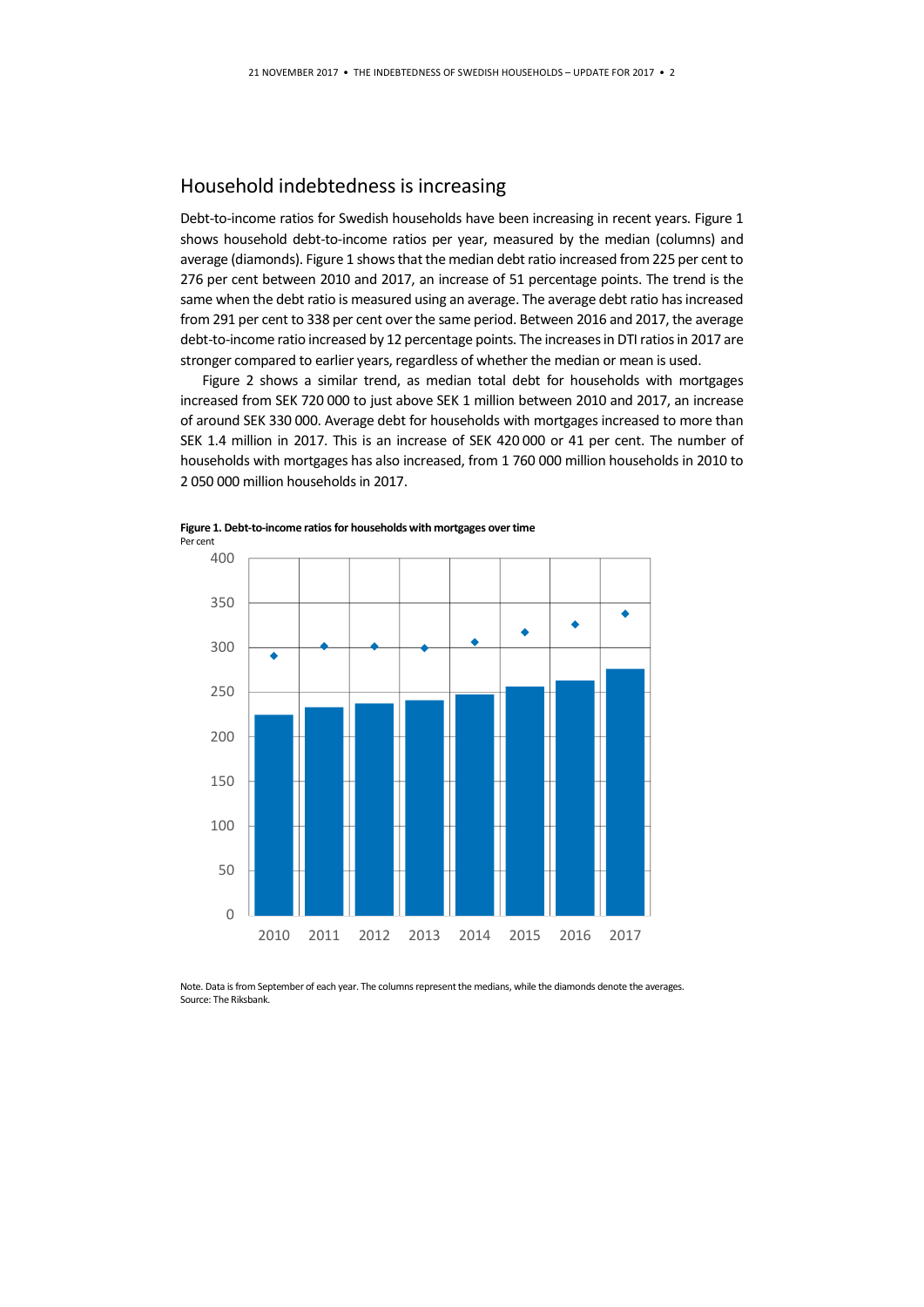

Figure 2. Total debt for households with mortgages over time

Note. Data is from September of each year. The columns represent the medians, while the diamonds denote the averages. Source: The Riksbank.

### More highly-indebted households

An increasingly large share of households with mortgages have high DTI ratios. Figure 3 shows the distribution of debt ratios, or what fraction of households fall in a given interval for their DTI ratios in selected years. The figure shows that the share of households with higher debt ratios has increased. 31 per cent of households with mortgages (640 000 households) had DTI ratios exceeding 400 per cent in 2017, while 13 per cent (260 000 households) had a DTI ratio exceeding 600 per cent, which can be compared with around 29 per cent and 12 per cent, respectively, in 2016.

Figure 4 shows the share of households with mortgages in various intervals based on their nominal mortgage debt. It clearly shows that more households have large mortgage loans in 2017 compared to earlier years. In 2010, 64 per cent of households had a mortgage debt below 1 million. By 2017, this fraction had decreased to 47 per cent. 8 per cent of households have mortgage debts exceeding 3 million in 2017, which is an increase of 4 percentage points since 2010.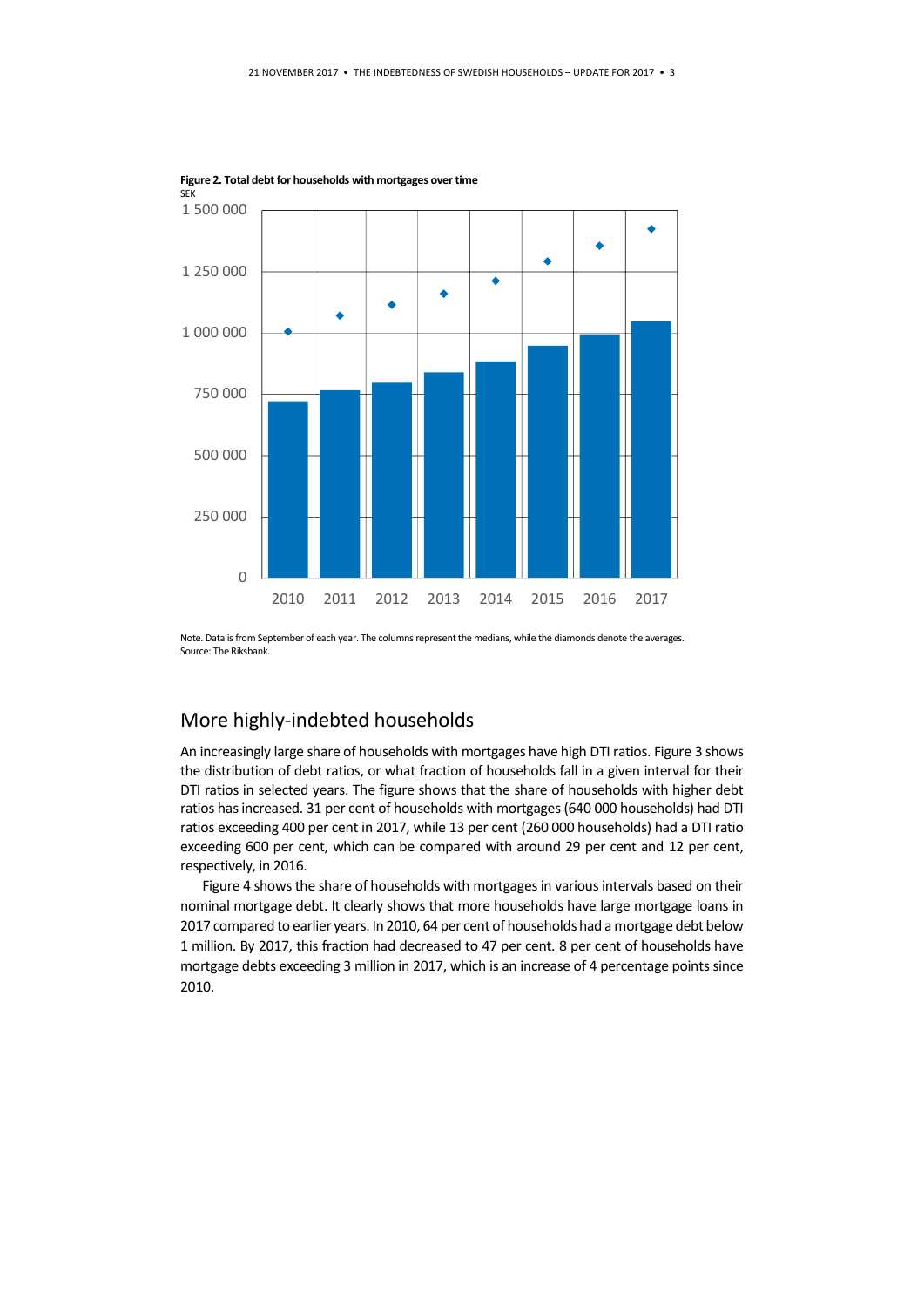

Figure 3. Debt-to-income distributions over time







Note. Data is from September every year. Source: The Riksbank.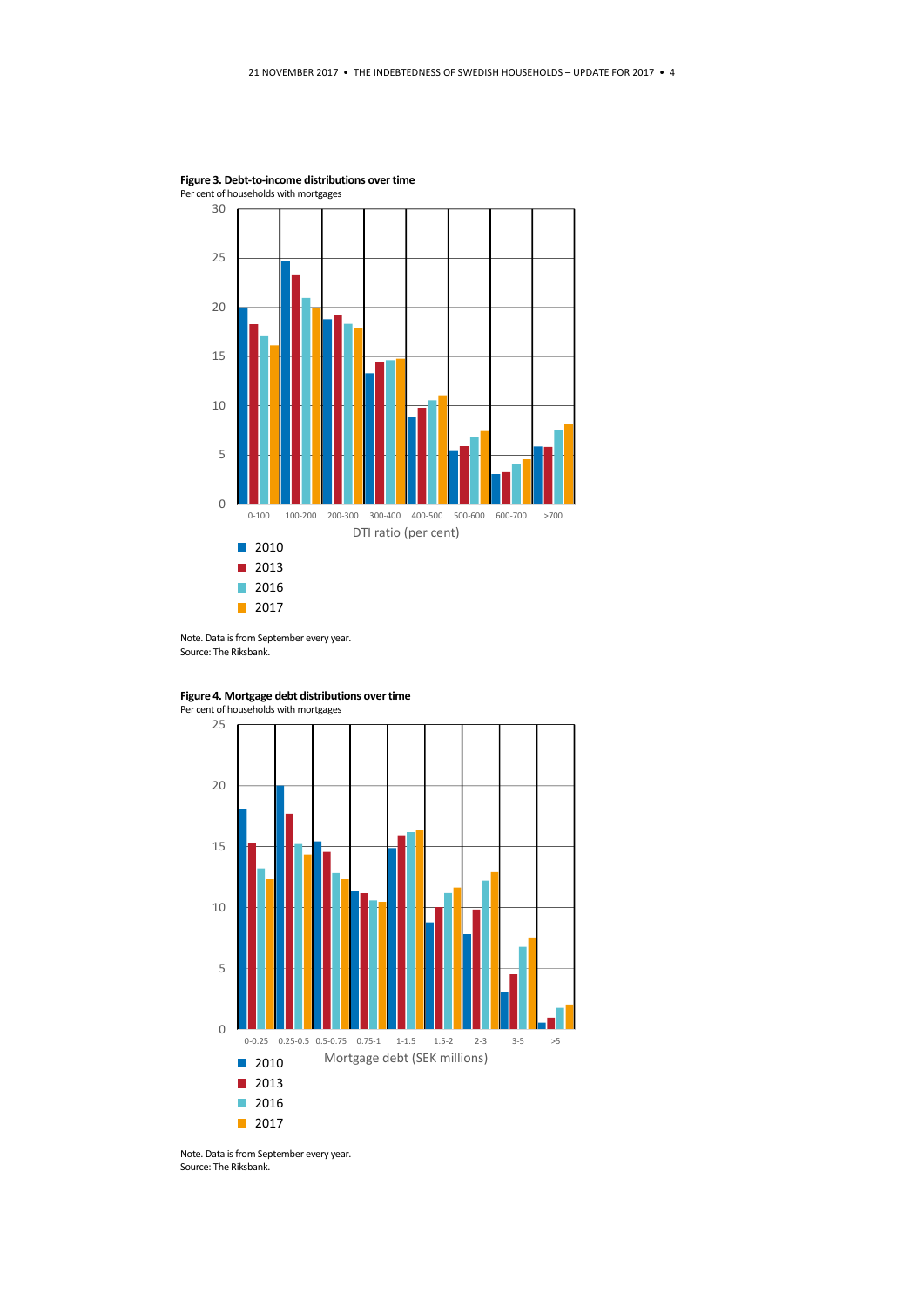#### Indebtedness is increasing for all income and age groups

Household debt continues to increase faster than incomes. To assess the risks related to rising household indebtedness, it is important to know how the debts are distributed between households. Some households are likely to be in a better position to fulfil their loan obligations than others. Figure 5 therefore presents DTI ratios for households with mortgages in different income groups. The results for the first income decile should be interpreted with caution, amongst other reasons as the Riksbank's data does not include tax-exempt income sources such as child and housing support, which which probably represent a larger share of the income for low income households. The findings for this group will therefore not be commented on further.

Figure 5 shows that the DTI ratio has been increasing for all income groups compared to earlier years. For example, in the second income decile, where a typical household has a monthly after-tax income of SEK 19 000, the median debt ratio is 272 per cent and the average debt ratio equals 344 per cent. Both the median and average debt ratio in the second income decile have increased by around 15 percentage points since last year. In the ninth income decile, where the typical household has a net income of SEK 54 000 per month, the median debt ratio is 278 per cent and the average equals 310 per cent, around 12 percentage points higher than in 2016.



Figure 5. Debt-to-income ratios for households with mortgages by income decile and over time Per cent

**2010 2013 2016 2017** 

Note. Data is from September of each year. The columns represent the medians, while the diamonds denote the averages. Average monthly income levels by income decile (in 1000 SEK) in parentheses. The results for the first income decile should be interpreted with caution, as tax-exempt income sources such as child and housing support are not observed. These are probably a more important income source for low income households.

Source: The Riksbank.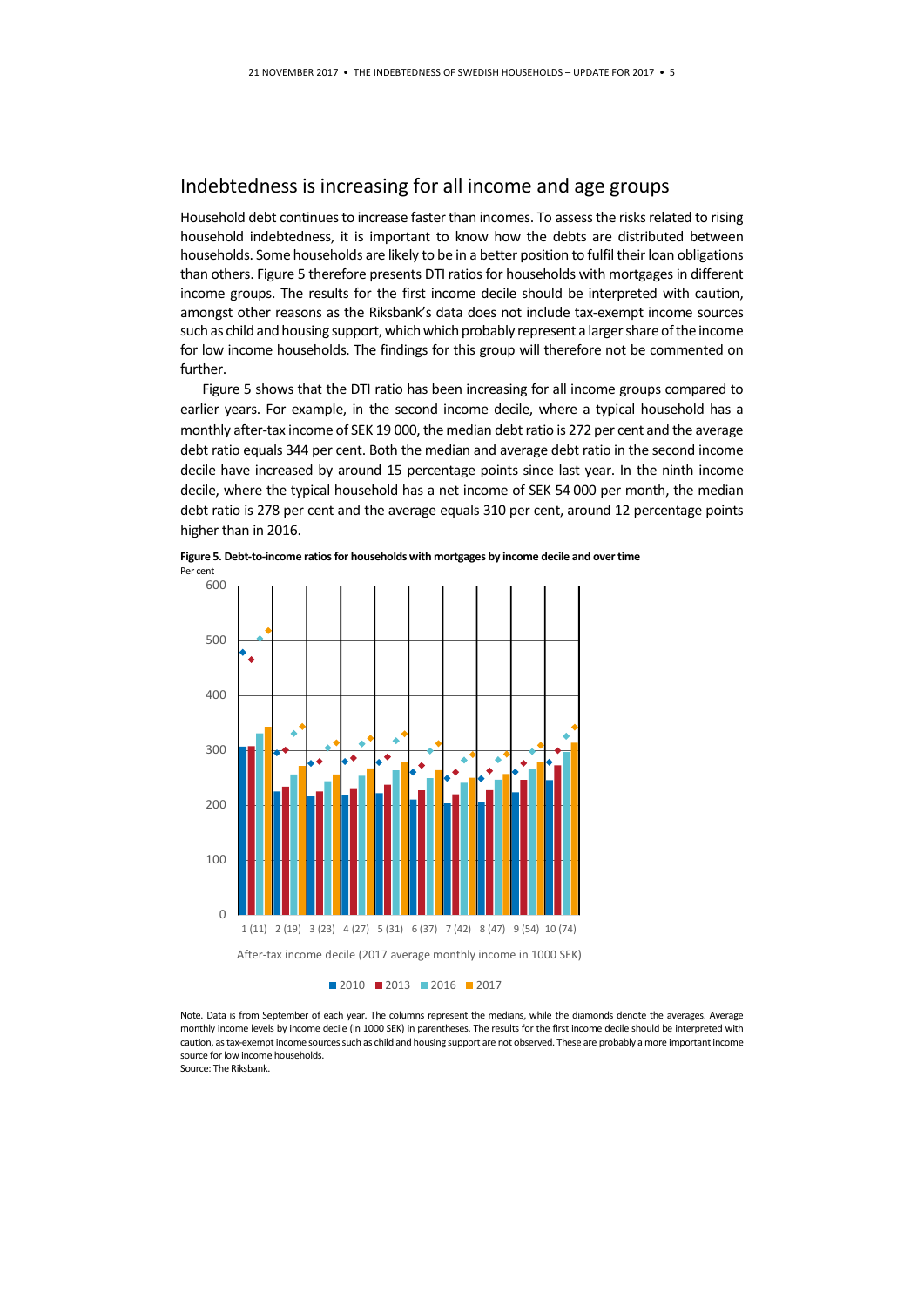DTI ratios have also increased for all age groups. This is clear from Figure 6, which shows the mean and median DTI ratios by age deciles. Households in the first and second age groups are most indebted, and their DTI ratio has also increased the most in 2017. Older households typically have lower debt ratios than younger households and the oldest households have debt ratios about half as high as the youngest households.



Figure 6. Debt-to-income ratios for households with mortgages by age decile and over time Per cent

Note. Data is from September of each year. The columns represent the medians, while the diamonds denote the averages. Average age levels in parentheses. Source: The Riksbank.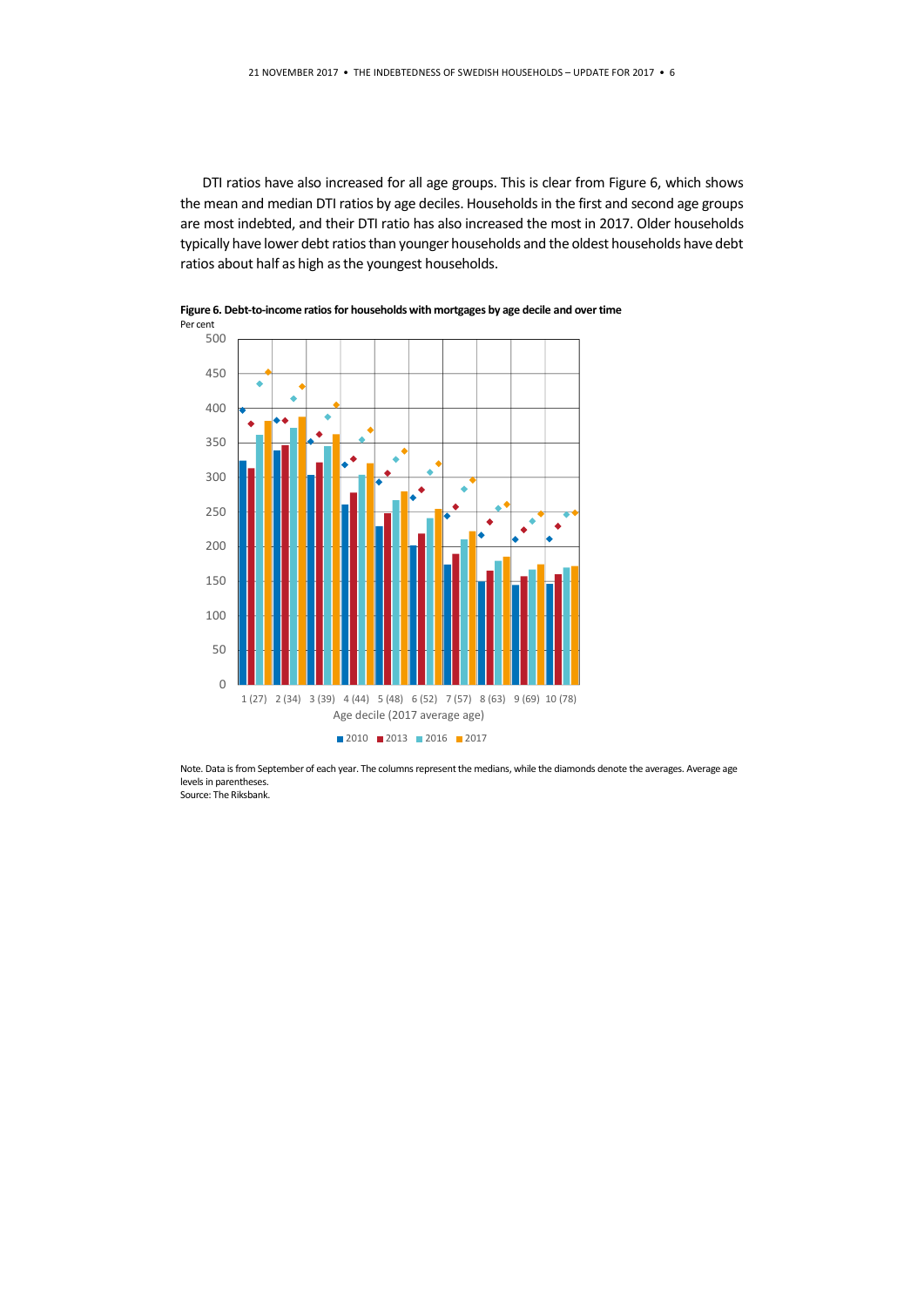## Indebtedness is largest around big cities

Household indebtedness is unevenly distributed geographically in Sweden. Figure 7 shows the average DTI ratio per municipality in 2017. The Stockholm region stands out in this comparison with several municipalities where the average debt ratio exceeds 450 per cent. But DTI ratios are generally high in and around big cities and are typically above 400 per cent around Malmö and Göteborg as well. Further north, there are few municipalities with average DTI ratios exceeding 250 per cent, with the exception of university towns.

Figure 7. Average debt-to-income ratio for households with mortgages by municipality Per cent



Note. Data is from September2017. Source: The Riksbank.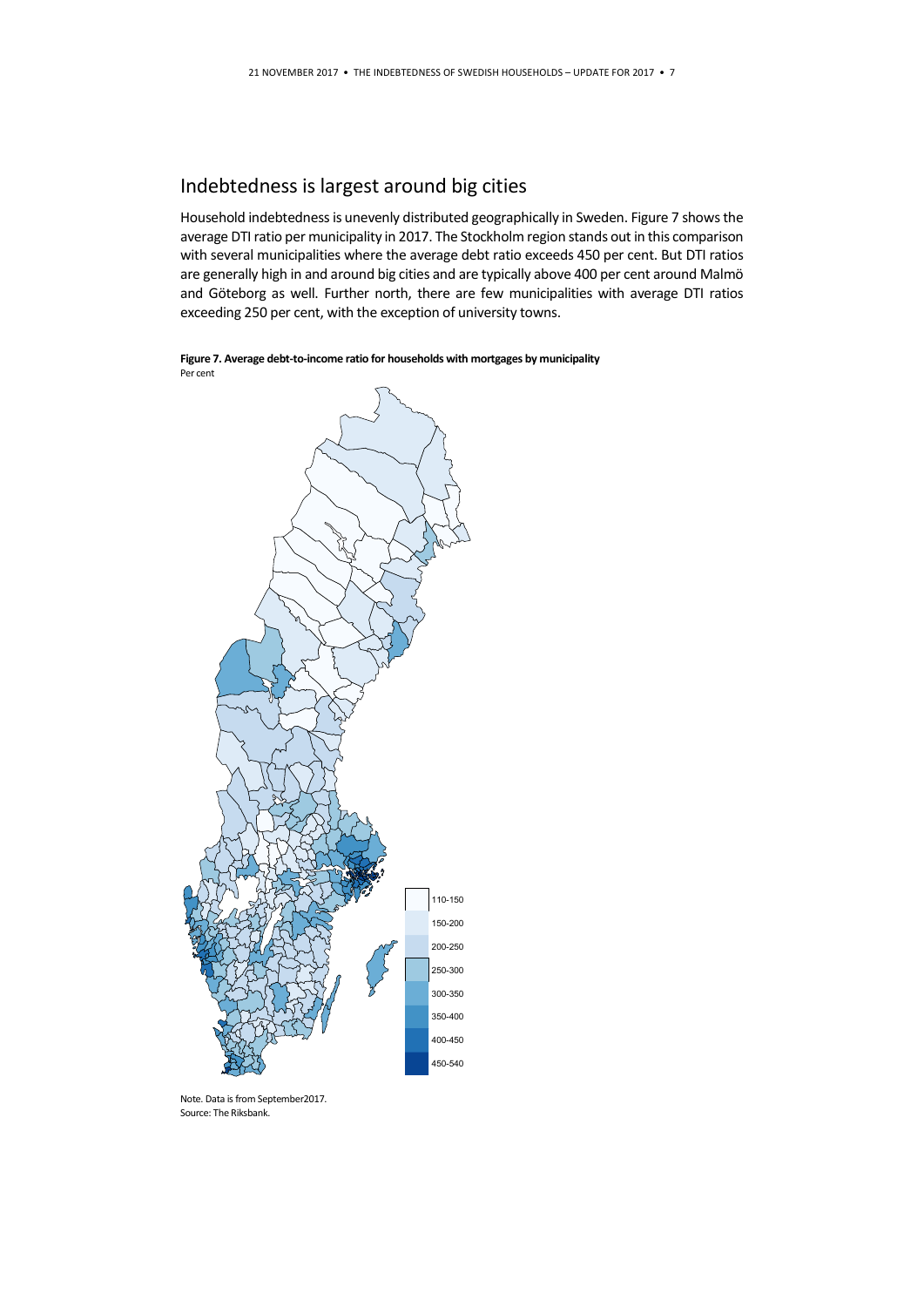#### More households are decreasing their mortgage debt

More households have decreased their mortgage debt over the last year. Figure 8 shows the share of households that have increased or decreased their mortgage debt per year since 2010. This figure shows that 59 per cent of households decreased their mortgage debt between September 2016 and September 2017. The share of households with unchanged or increased debt is around 20 per cent for both of these categories. More households decreased their mortgage debt during 2017, compared to earlier years, and the fraction of households with increased mortgage debt has decreased. This could indicate that the amortisation requirement is having the desired effect<sup>6</sup>, even though there remain many households which are not decreasing their debt. The fact that a larger share of households decreases their mortgage debt is a positive development. However, this is counteracted by the trend shown in Figure 3, which illustrates that the share of households with high debt ratios is increasing. This explains why debt ratios in Figure 1 continue to increase.



Figure 8. Changes in mortgage debt over time Per cent of households with mortgages

Note. Data is from September every year. Source: The Riksbank.

-

<sup>6</sup> For a detailed evaluation of the effects of the amortisation requirement, see Finansinspektionen (2017).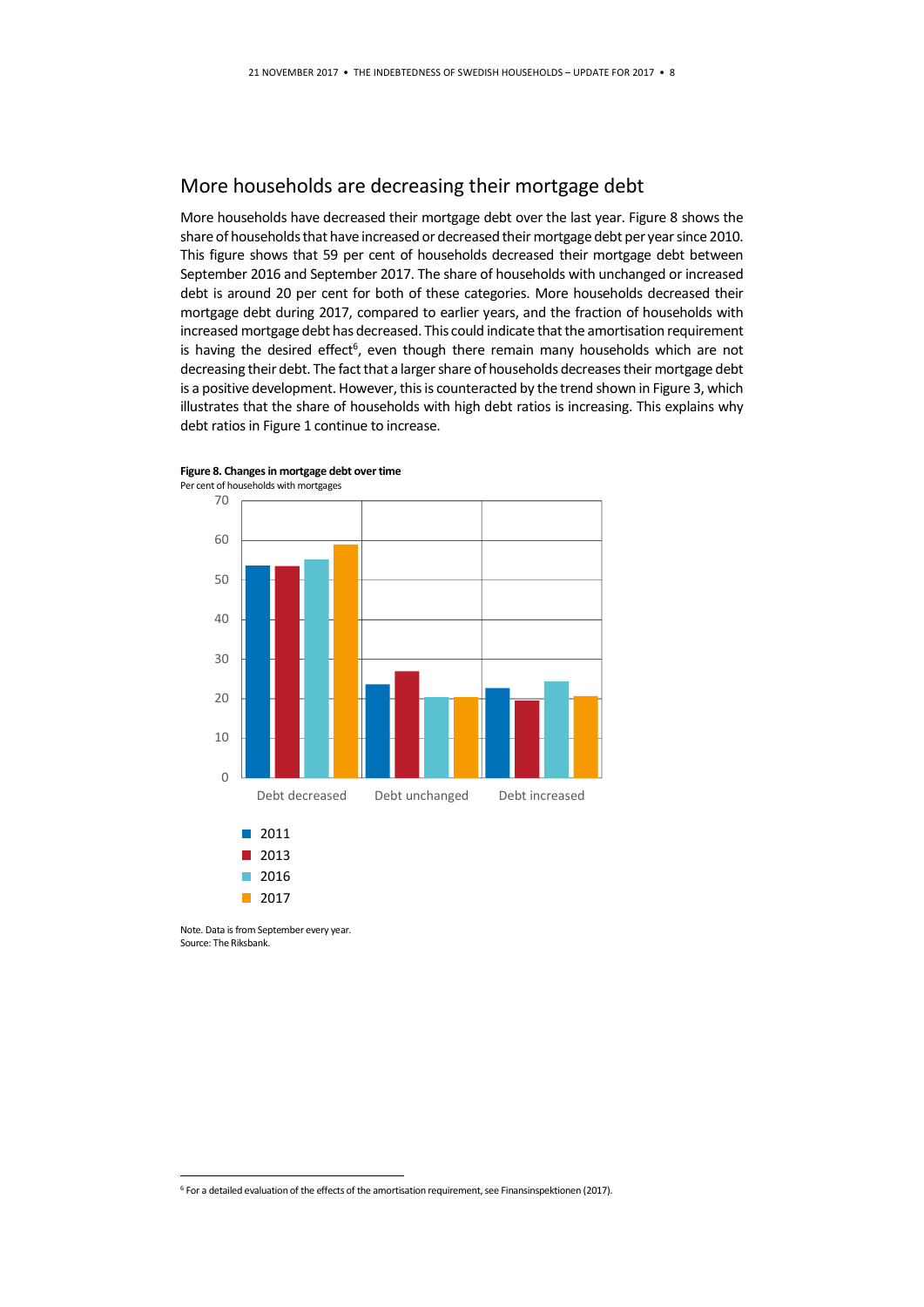#### Appendix: Data processing and changes compared to earlier publications

The Riksbank collects loan-level data from the 8 largest credit institutions in Sweden. This data includes information on the loan amount, the type of credit (loans collateralised by tenantowned apartments or single-family homes, credit cards, instalments and consumption loans) and a serial number<sup>7</sup> to identify loan takers, for every loan. The credit bureau UC AB adds borrower characteristics, such as taxable income and taxes paid (from the Swedish Tax Authority, Skatteverket), age, gender, municipality, a serial number replacing the address, property data, payment remarks and debt at the Swedish Enforcement Authority (Kronofogden).<sup>8</sup>

In this delivery, information on borrowers' husbands and wives has been included, which allows the analysis to build on an improved definition of who belongs to a given household. The current household definition therefore differs from that used in previous Economic Commentaries and Riksbank publications.<sup>9</sup> The updated household definition is now constructed using

- 1) marital status (for married individuals)
- 2) shared address and loans.

-

In practice, this new definition differs only slightly from the definition used in previous publications.

The latest data update also includes information for persons that are themselves not registered as loan takers amongst the banks included in the sample, but who are married to registered loan takers. With this information, fewer households are discarded from the analysis on the basis of incomplete information (for example, 1 observed income for a households with 2 persons).

Another change compared to previous publications is that the Riksbank now collects data up to and including September of every year, instead of July. The Swedish Tax Authority (Skatteverket) updates a large share of individuals' incomes from the previous year in August. This gives a better match between current incomes and debts and thereby a more accurate view of a household's debt-to-income ratio. As households' incomes tend to increase over time, this implies that debt ratios are being revised downward somewhat compared with previous publications. For example, the average debt ratio equals 343 per cent in 2016 when using data from July, but 326 per cent when using September data.

The data is processed the same way as in previous publications. In step 1, households' total debt for September in every year is computed by summing all loan amounts for a given household. For a small share of loans, multiple households are registered as loan takers. These loans are split up and shared evenly between registered households.

In the second step, household total after-tax income is computed, by first computing individuals' gross income (förvärvsinkomst) minus taxes not related to capital gains or losses, and summing over all household members. The debt ratio is computed as the ratio between total debt and total after-tax income.

Step 3 excludes all households lacking information, households with negative incomes (or which contain members with negative incomes), and households without mortgage debt. Finally, the computed debt ratios are winsorised at the  $1<sup>st</sup>$  and  $99<sup>th</sup>$  percentile in every year, to decrease the chance that extreme values will distort the estimates

<sup>7</sup> This serial number is a de-identified version of the personal number. The key between the serial number and the personal number belongs to UC AB, and actual personal numbers are not known to Riksbank staff members. <sup>8</sup> See https://www.minuc.se/kallor/ for a list of UC's sources.

<sup>9</sup> The old household definition was constructed such that persons sharing both address and loan were included in the same household.